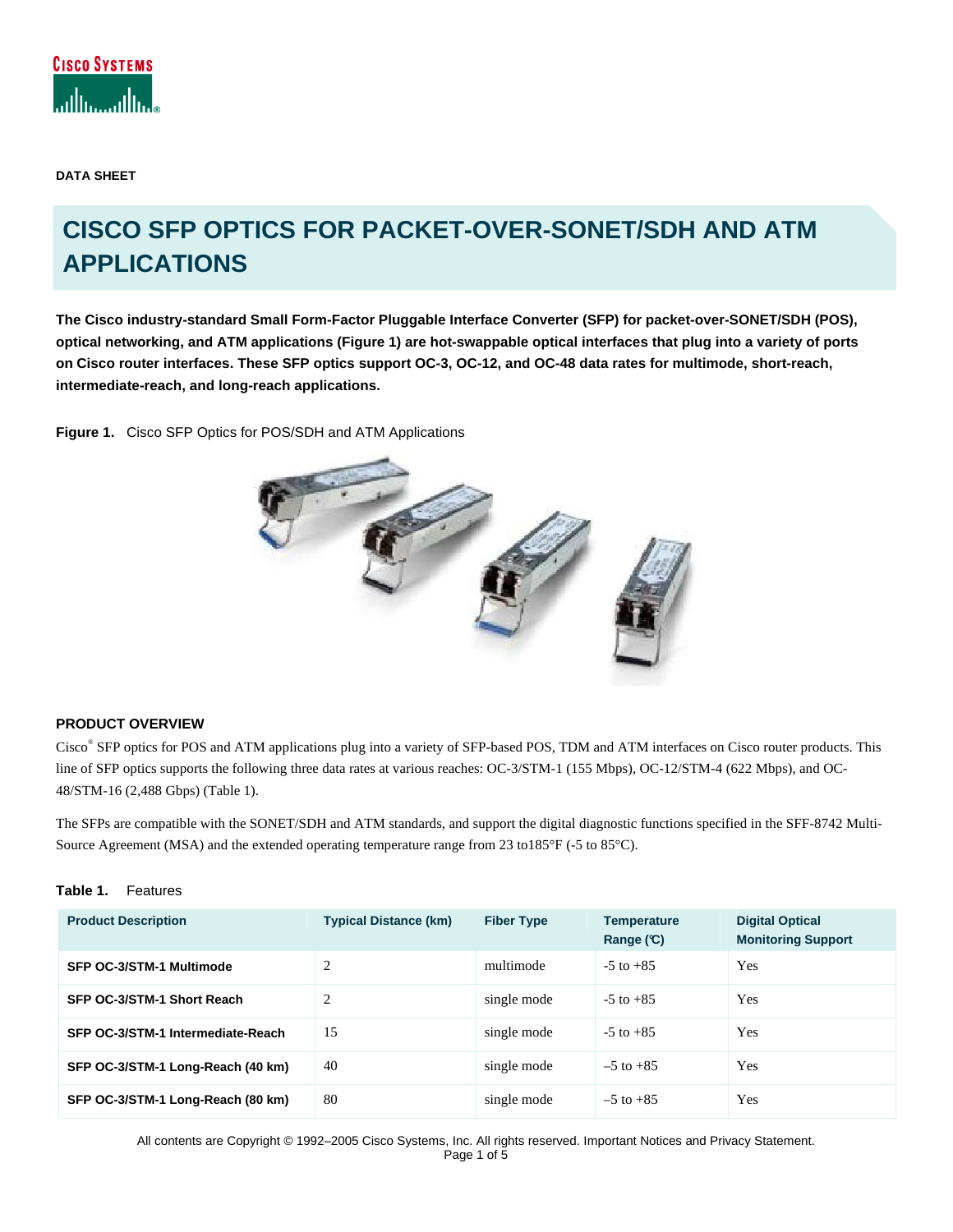| <b>Product Description</b>          | <b>Typical Distance (km)</b> | <b>Fiber Type</b> | <b>Temperature</b><br>Range $(C)$ | <b>Digital Optical</b><br><b>Monitoring Support</b> |
|-------------------------------------|------------------------------|-------------------|-----------------------------------|-----------------------------------------------------|
| SFP OC-12/STM-4 Multimode           | 0.5                          | multimode         | $-5$ to $+85$                     | Yes                                                 |
| SFP OC-12/STM-4 Short-Reach         | 2                            | single mode       | $-5$ to $+85$                     | Yes                                                 |
| SFP OC-12/STM-4 Intermediate-Reach  | 15                           | single mode       | $-5$ to $+85$                     | Yes                                                 |
| SFP OC-12/STM-4 Long-Reach (40 km)  | 40                           | single mode       | $-5$ to $+85$                     | Yes                                                 |
| SFP OC-12/STM-4 Long-Reach (80 km)  | 80                           | single mode       | $-5$ to $+85$                     | Yes                                                 |
| SFP OC-48/STM-16 Short-Reach        | 2                            | single mode       | $-5$ to $+85$                     | Yes                                                 |
| SFP OC-48/STM-16 Intermediate-Reach | 15                           | single mode       | $-5$ to $+85$                     | Yes                                                 |
| SFP OC-48/STM-16 Long-Reach (80 km) | 80                           | single mode       | $-5$ to $+85$                     | Yes                                                 |

Note: The temperature is intended as the case temperature on the SFP (not the ambient temperature).

# **DIGITAL DIAGNOSTIC FUNCTIONS**

The Cisco SFP optics for POS and ATM applications allow real-time access, through the digital diagnostic monitoring interface, to a set of transceiver parameters such as optical output power, optical input power, temperature, laser bias current, and transceiver supply voltage.

The ability to read these parameters in real time greatly enhances the installation, activation, and troubleshooting of these SFP optics.

## **PRODUCT SPECIFICATIONS**

Tables 2 through 4 list the optical parameters for the Cisco SFP optics for POS and ATM applications.

#### **Table 2.** Optical Parameters for Cisco OC-3/STM-1 SFP

| OC-3/STM-1 SFP     | <b>Transmitter Wavelength Range</b><br>(nm) | <b>Transmit Power Range</b><br>(dBm) | <b>Receiver Power Range</b><br>(dBm) | <b>Optical Path Penalty</b><br>(dB) |
|--------------------|---------------------------------------------|--------------------------------------|--------------------------------------|-------------------------------------|
| Multimode          | 1270 to 1380                                | $-14$ to $-20$                       | $-5$ to $-30$                        | $\overline{\phantom{0}}$            |
| <b>Short Reach</b> | 1260 to 1360                                | $-8$ to $-15$                        | $-8$ to $-23$                        |                                     |
| Intermediate Reach | 1261 to 1360                                | $-8$ to $-15$                        | $-8$ to $-28$                        |                                     |
| Long Reach (40 km) | 1263 to 1360                                | $0$ to $-5$                          | $-10$ to $-34$                       |                                     |
| Long Reach (80 km) | 1480 to 1580                                | $0$ to $-5$                          | $-10$ to $-34$                       |                                     |

## **Table 3.** Optical Parameters for Cisco OC-12/STM-4 SFP

| OC-12/STM-4 SFP    | <b>Transmitter Wavelength Range</b><br>(nm) | <b>Transmit Power Range</b><br>(dBm) | <b>Receiver Power Range</b><br>(dBm) | <b>Optical Path Penalty</b><br>(dB) |
|--------------------|---------------------------------------------|--------------------------------------|--------------------------------------|-------------------------------------|
| <b>Multimode</b>   | 1270 to 1380                                | $-14$ to $-20$                       | $-6$ to $-26$                        | $\overline{\phantom{0}}$            |
| <b>Short Reach</b> | 1261 to 1360                                | $-8$ to $-15$                        | $-8$ to $-23$                        |                                     |

© 2005 Cisco Systems, Inc. All rights reserved.

Important notices, privacy statements, and trademarks of Cisco Systems, Inc. can be found on cisco.com.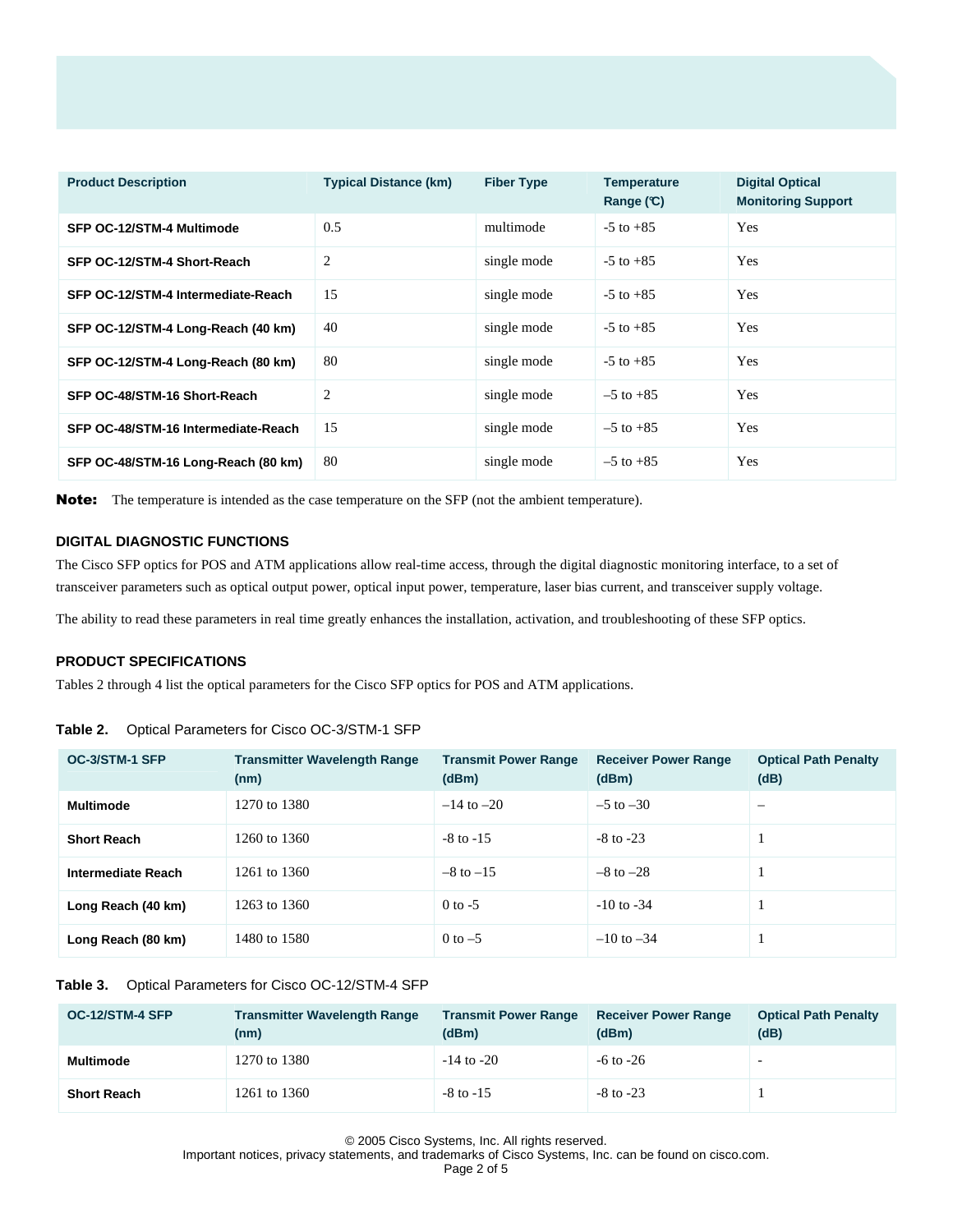| OC-12/STM-4 SFP    | <b>Transmitter Wavelength Range</b><br>(nm) | <b>Transmit Power Range</b><br>(dBm) | <b>Receiver Power Range</b><br>(dBm) | <b>Optical Path Penalty</b><br>(dB) |
|--------------------|---------------------------------------------|--------------------------------------|--------------------------------------|-------------------------------------|
| Intermediate Reach | 1293 to 1334                                | $-8$ to $-15$                        | $-8$ to $-28$                        |                                     |
| Long Reach (40 km) | 1280 to 1335                                | $+2$ to $-3$                         | $-8$ to $-28$                        |                                     |
| Long Reach (80 km) | 1480 to 1580                                | $+2$ to $-3$                         | $-8$ to $-28$                        |                                     |

#### **Table 4.** Optical Parameters for Cisco OC-48/STM-16 SFP

| OC-48/STM-16 SFP   | <b>Transmitter Wavelength Range</b><br>(nm) | <b>Transmit Power Range</b><br>(dBm) | <b>Receiver Power Range</b><br>(dBm) | <b>Optical Path Penalty</b><br>(dB) |
|--------------------|---------------------------------------------|--------------------------------------|--------------------------------------|-------------------------------------|
| <b>Short Reach</b> | 1266 to 1360                                | $-3$ to $-10$                        | $-3$ to $-18$                        |                                     |
| Intermediate Reach | 1260 to 1360                                | $0$ to $-5$                          | $0$ to -18                           |                                     |
| Long Reach (80 km) | 1500 to 1580                                | $+3$ to $-2$                         | $-9$ to $-28$                        |                                     |

#### **Connectors and Cabling**

Connectors: Dual LC/PC connector

Note: Only connections with patch cords with PC or UPC connectors are supported. Patch cords with APC connectors are not supported.

## **ENVIRONMENTAL SPECIFICATIONS**

- Extended operating case temperature range: 23 to 185°F (–5 to 85°C)
- Storage temperature range: 23 to 185°F (-5 to 85°C)

#### **DIMENSIONS**

• Dimensions (H x W x D): 8.6 mm x 13.7 mm x 56.5 mm

## **REGULATORY AND STANDARD COMPLIANCE**

- Class 1 Laser per IEC60825-1 and CFR 21, Part 1040.01
- Optical Specification according to GR-253, ITU G.957, and G.707
- Optical Specification for SFP-OC3-MM ATM User-Network Interface Specification (v3.1)

## **ORDERING INFORMATION**

To place an order, visit the [Cisco Ordering Home Page](http://www.cisco.com/en/US/ordering/or13/or8/order_customer_help_how_to_order_listing.html). Table 5 lists the ordering information for the Cisco SFP transceivers for POS/SDH and ATM applications.

#### **Table 5.** Ordering Information

| <b>Product Description</b>        | <b>Part Number</b> |
|-----------------------------------|--------------------|
| SFP OC-3/STM-1 Multimode          | SFP-OC3-MM         |
| SFP OC-3/STM-1 Short-Reach        | SFP-OC3-SR         |
| SFP OC-3/STM-1 Intermediate-Reach | $SFP-OC3-IR1$      |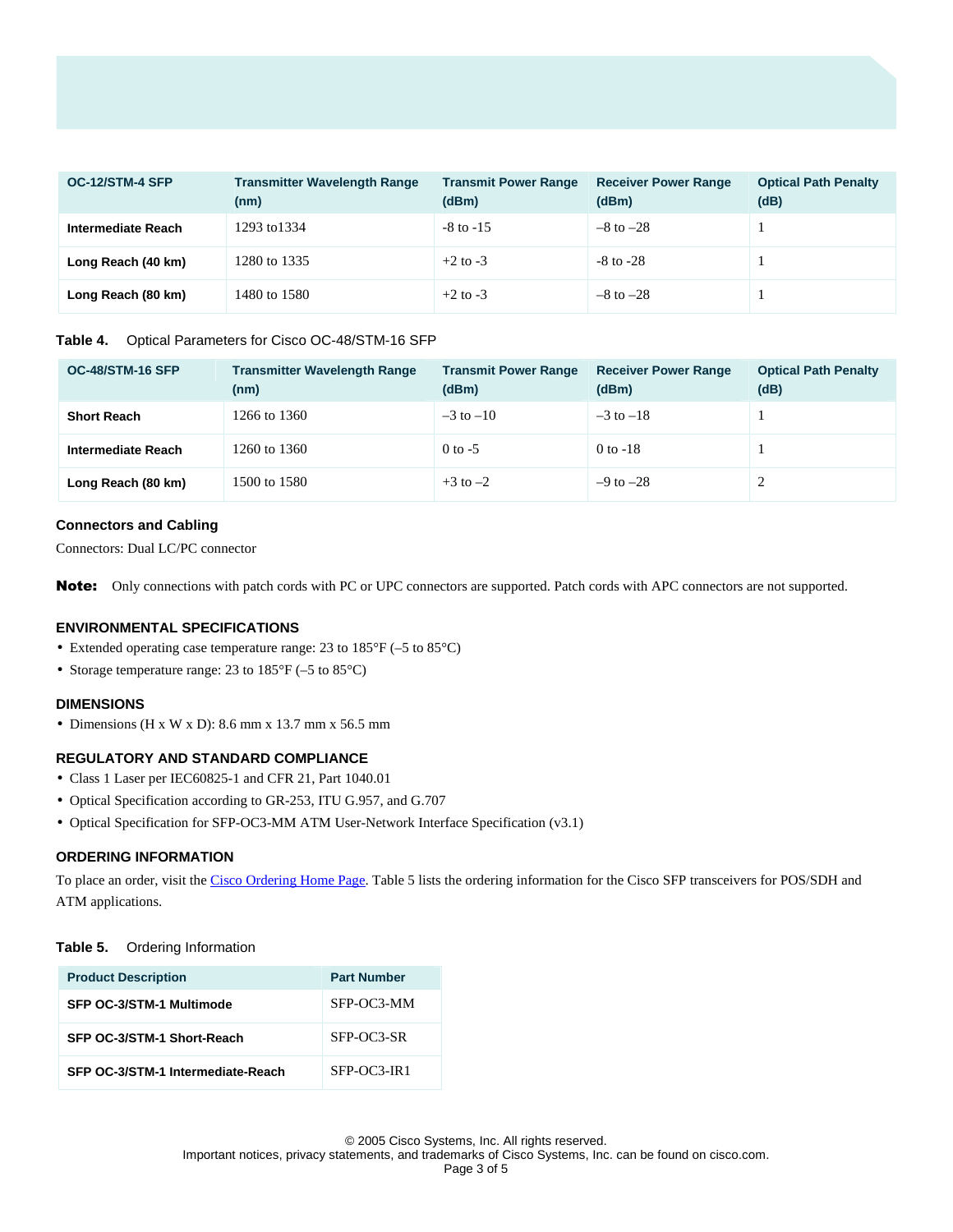| <b>Product Description</b>          | <b>Part Number</b> |
|-------------------------------------|--------------------|
| SFP OC-3/STM-1 Long-Reach (40 km)   | SFP-OC3-LR1        |
| SFP OC-3/STM-1 Long-Reach (80 km)   | SFP-OC3-LR2        |
| SFP OC-12/STM-4 Multimode           | SFP-OC12-MM        |
| SFP OC-12/STM-4 Short-Reach         | SFP-OC12-SR        |
| SFP OC-12/STM-4 Intermediate-Reach  | SFP-OC12-IR1       |
| SFP OC-12/STM-4 Long-Reach (40 km)  | $SFP-OC12-I.R1$    |
| SFP OC-12/STM-4 Long-Reach (80 km)  | $SFP-OC12-LR2$     |
| SFP OC-48/STM-16 Short-Reach        | SFP-OC48-SR        |
| SFP OC-48/STM-16 Intermediate-Reach | SFP-OC48-IR1       |
| SFP OC-48/STM-16 Long-Reach (80 km) | SFP-OC48-LR2       |

# **WARRANTY**

- Standard warranty: 90 days.
- Extended warranty (optional): available under Cisco SMARTnet® support contract for the Cisco router chassis.